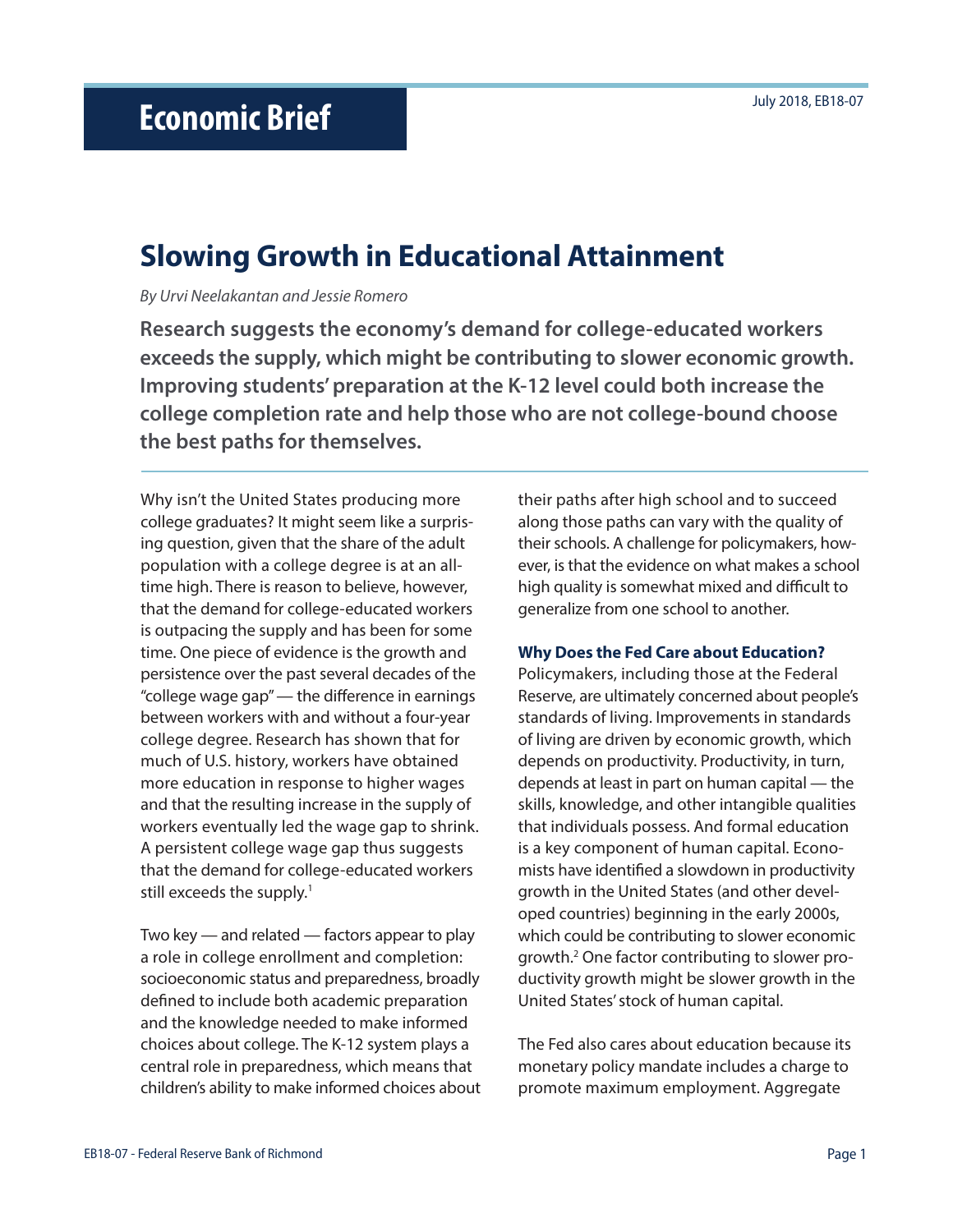employment (or unemployment) is determined by the rates at which individual workers flow through the labor market, and these flows are influenced by a variety of factors outside the purview of monetary policy. Understanding these factors, however, gives policymakers the necessary context for taking monetary policy actions. Education is one such factor: during economic downturns and expansions alike, college graduates on average have much lower unemployment rates than workers with less formal education. And during recessions, the unemployment rate for college graduates tends to rise less than the rate for less-educated workers.

## **Supply and Demand for High-Skill Workers**

In the first half of the twentieth century, schooling increased steadily for successive cohorts of Americans. However, educational attainment decelerated sharply for those born during the next twenty years, with the result that Americans, particularly men, born in 1970 barely completed more years of school than those born in 1950.3 (See Figure 1.) This slowdown in skill acquisition, combined with growing demand for high-skill workers, contributed to a large increase in the "college premium" — the higher wages and earnings of college graduates relative to workers with only high school degrees. (See Figure 2.)

In previous periods in the United States, an increase in the demand for highly educated workers has been met with a supply response: workers, observing that a skill premium existed, increased their level of education to take advantage of it. Over time, this had the effect of reducing the wage gap.<sup>4</sup>

Recent data do point to an increase in educational attainment for cohorts born after the 1970s. Still, the persistence of the college premium suggests that the



**Sources:** Authors' calculations using the 1940–2000 data from the Integrated Public Use Microdata Series: Version 7.0. Minneapolis: University of Minnesota, 2017. The authors follow a procedure similar to Goldin and Katz (2010). **Note:** Estimates are for average years of schooling.

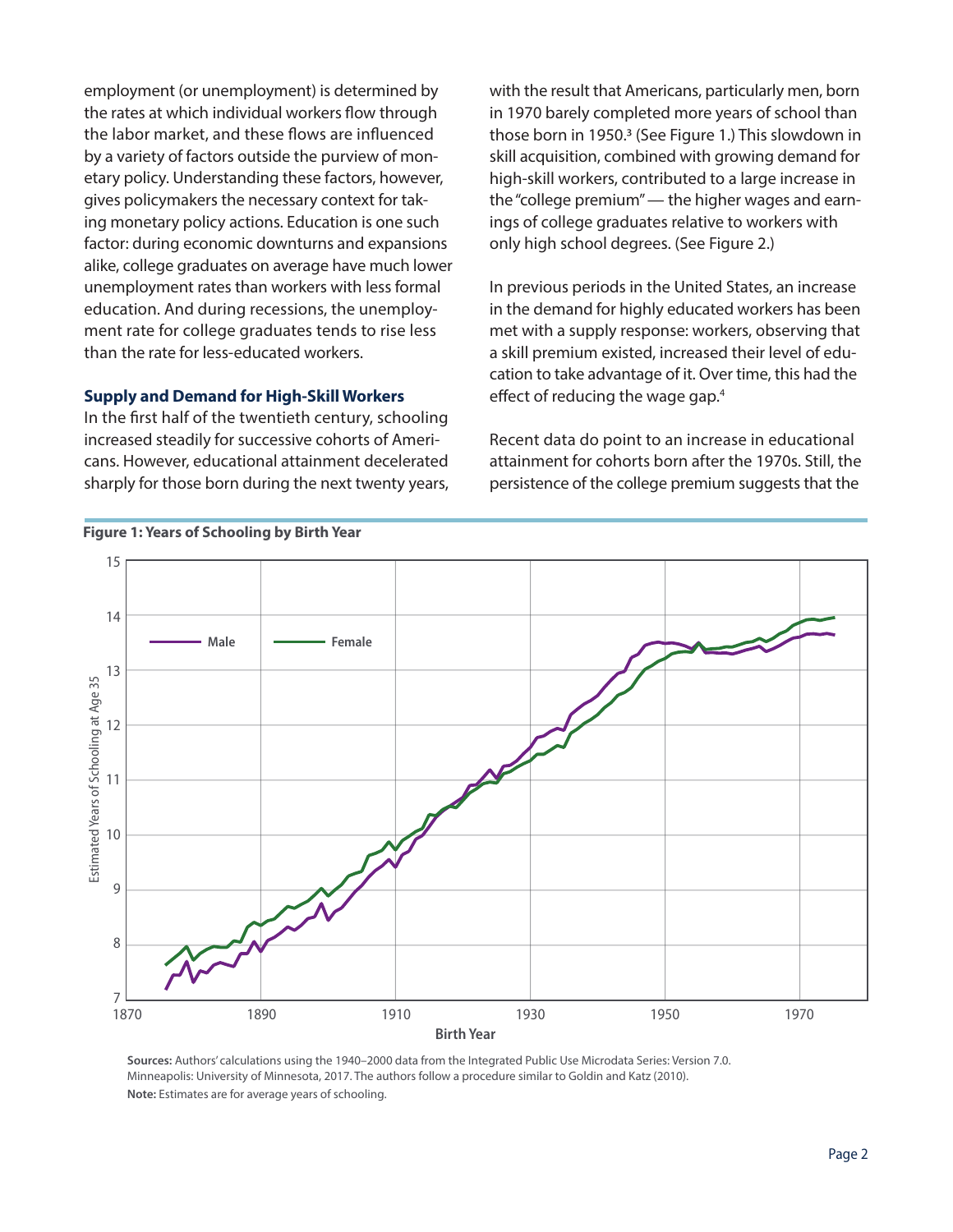economy's demand for high-skill workers exceeds the supply. Moreover, to the extent attainment has increased, it has increased unequally.<sup>5</sup>

## **Trends in College Enrollment and Completion**

College enrollment varies significantly by measures of socioeconomic status (SES). Following the 2010– 11 school year, 51 percent of graduates from public high schools where less than a quarter of the students were approved for free or reduced-price lunch programs enrolled in a four-year college. In contrast, during the same time period, only 29 percent of high school students graduating from a school where more than three-fourths of the students were ap-

proved for free or reduced-price lunch enrolled in a four-year college. There is also variation by geography; students from rural areas are slightly less likely to attend college than students from urban and suburban areas, and they are more likely to attend a two-year college. Students who obtain a two-year degree do earn more on average than those with only a high school diploma, but the premium is much smaller than for those with a four-year degree. (See Figure 2.)

Currently, a large share of students who enroll in college fail to earn a degree: among students who started attending a four-year institution in 2009, only





Sources: U.S. Bureau of Labor Statistics (BLS), "Highlights of Women's Earnings in 2016,"Table 19, August 2017. Data for 2017 are from BLS, "Usual Weekly Earnings of Wage and Salary Workers," Table 9.

Notes: "Some College" includes people who earned two-year degrees. Earnings are in constant 2017 dollars for full-time, wage and salary workers age twenty-five and older. Shaded areas indicate recessions.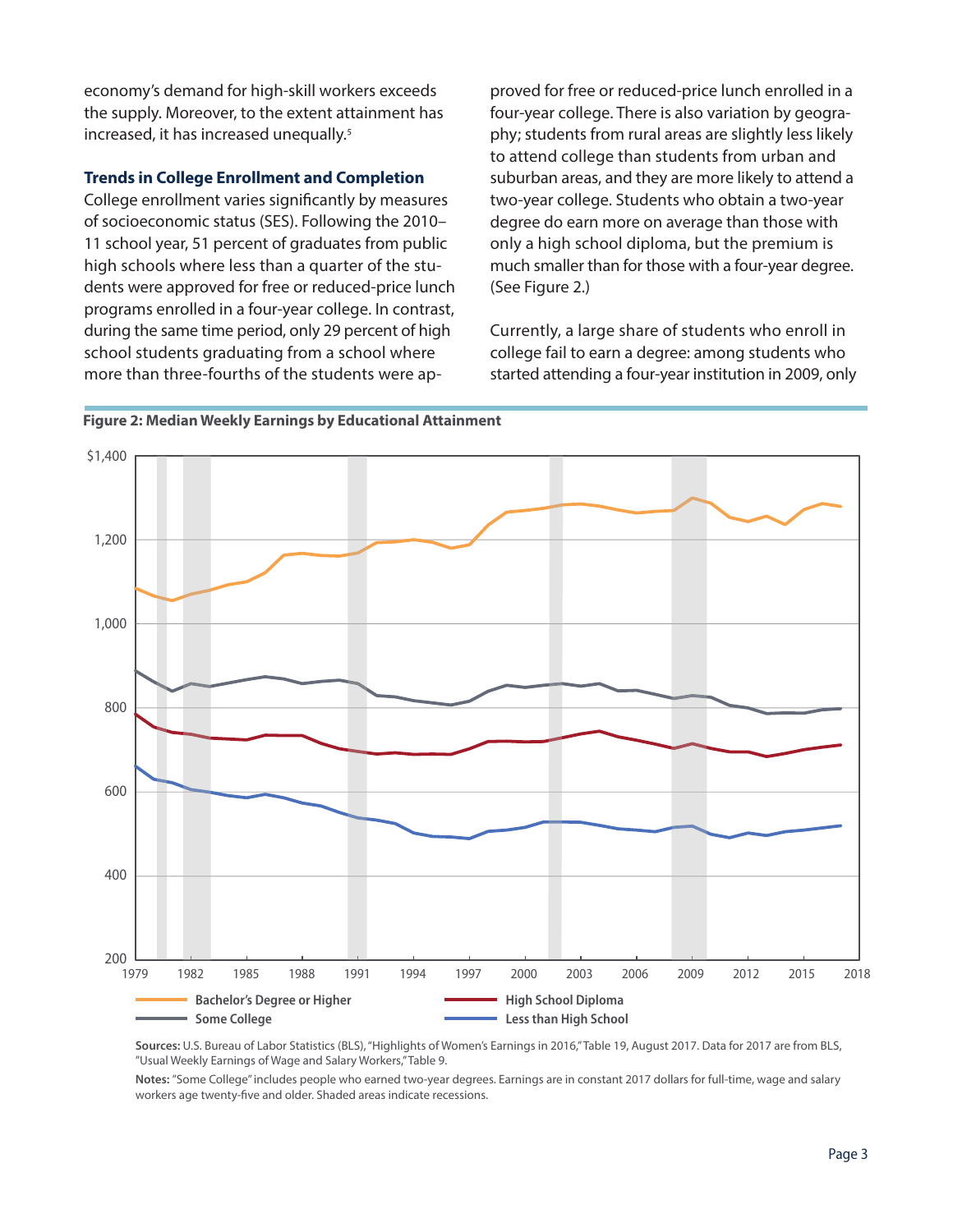59 percent had earned a bachelor's degree within six years, according to the National Center for Education Statistics (NCES). That's a modest improvement since the 1996 cohort, the first year for which the NCES has published data, when 55 percent earned a degree within six years. (Completion rates vary greatly by type of institution: 59 percent at public colleges, 66 percent at private nonprofit colleges, and 23 percent at private for-profit colleges.)

Like college enrollment, college completion varies by socioeconomic factors. In 2002, the NCES began surveying a cohort of about 15,000 high school sophomores. Students were assigned a composite score for SES based on their parents' education levels, occupations, and incomes. By 2012, 77 percent of the high-SES students who were enrolled in a four-year college in 2006 had earned a bachelor's degree or higher. But only 50 percent of the low-SES students who enrolled in college had completed their degrees by 2012. Even among students with similar prematriculation academic achievement, low-SES students were less likely to complete college than high-SES students.<sup>6</sup>

## **Preparing Students for College**

A large body of research suggests that college preparation is a key factor in college completion. Preparation includes two components, both of which tend to vary with socioeconomic factors. One component is information or "knowledge about college." Numerous studies have shown that low-income students don't know as much about the application process and tend to receive less help navigating it. In part, this could be because they know fewer adults who have completed college. It also could be because they attend high schools with fewer resources for college guidance.7

The schools children attend also affect the second major component, academic preparation. In the United States, most students are assigned to schools based on where they live. The value of a neighborhood's schools in turn affects its housing prices. This gives wealthier parents more options because they can afford to move to neighborhoods with higher housing prices and better quality schools or opt to send their children to private schools.

While research suggests that school quality improves academic outcomes, defining "quality" is no simple task. And because there is significant variation across school districts, schools, and students themselves, it is difficult to generalize the outcomes of any specific intervention to other settings. In addition, it is very challenging to disentangle the various factors that contribute to school quality and student outcomes.

Despite these caveats, two factors consistently emerge from the research as important inputs into school quality: teacher quality and class size.<sup>8</sup> But what makes a teacher effective? One determinant is experience — teachers who have been in the classroom at least three years tend to do better than those with less experience.<sup>9</sup> But beyond this fact, the answer remains somewhat elusive. This is an open area of research, and the findings will be important for designing policies that effectively incentivize better teaching.<sup>10</sup> Switching to a small class can raise a student's test scores, according to studies of Project STAR, a class-size reduction initiative in Tennessee. The gains were the largest for lower-income and minority students. But while reducing class size, particularly for kindergarten through third grade, may have significant effects on students' academic performance, smaller classes are costly. Moreover, to the extent class-size reduction requires schools to hire inexperienced or less-effective teachers, the benefits could be muted.

## **School Choice**

School choice programs — such as private school vouchers, charter schools, and open enrollment — attempt to break the link between families' SES and their access to quality schools. Proponents of expanding school choice also argue that offering more alternatives to traditional public schools would introduce competition in an otherwise noncompetitive public school sector and make public schools more productive. A potential downside of such programs is that they reduce academic diversity in the classroom, which may be particularly detrimental for lower-achieving students.<sup>11</sup> In addition, lowperforming schools (and the students who remain in them) may be left even worse off because school funding is typically tied to school size.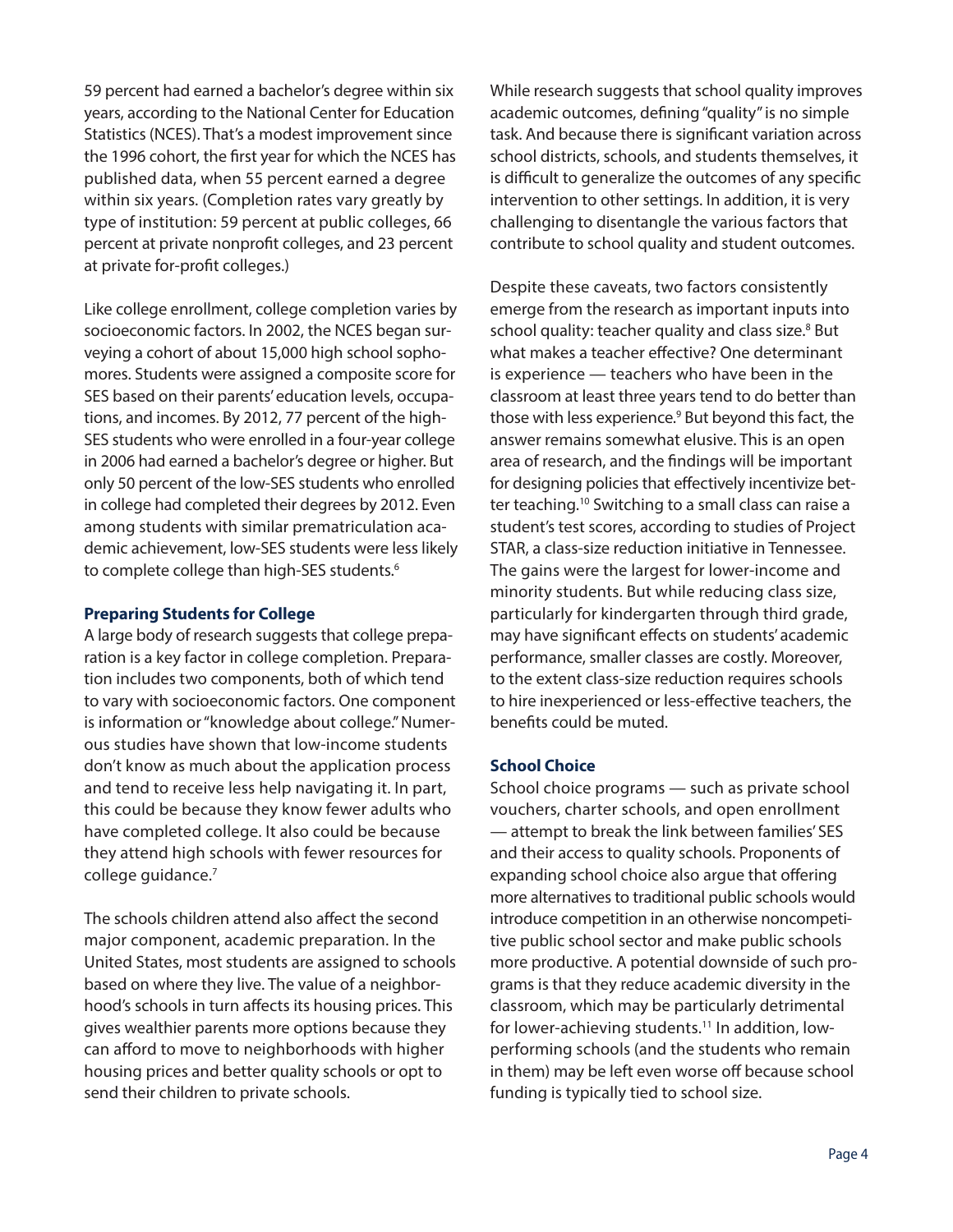Currently, twelve states and Washington, D.C., offer voucher programs, including Maryland and North Carolina.12 (Some states also offer education savings plans or scholarship tax credits to help children attend private schools.) Some studies have found positive effects for certain groups of students in certain subjects, but the results are inconsistent. There seems to be more evidence in favor of charter schools, which receive public funding but are independently operated under a charter with the school district. Numerous studies have shown improvements in standardized test scores for students attending charter schools, with the largest gains accruing to students from disadvantaged backgrounds. Some research also has found that students attending charter schools are more likely to graduate from high school and attend college.<sup>13</sup> Because charter schools vary widely in their instructional approaches, however, any positive results might only be applicable to the particular schools studied.14

Another mechanism for increasing school choice is open enrollment, where students have the option to transfer to another school within their district or even to a school outside their district. Most states allow open enrollment in some form, albeit with a number of restrictions based on schools' capacities and which students receive priority.<sup>15</sup> Research on an open-enrollment program in North Carolina's Charlotte-Mecklenburg school district for the 2002–03 school year found that students who used the choice program to attend a school with higher test scores had significant gains in academic achievement.<sup>16</sup> Another study found that girls who attended a higherquality school were much more likely to graduate from high school and attend college, although for boys on average there was little effect.<sup>17</sup>

A universal difficulty in assessing school-choice programs is controlling for selection effects. For example, the gains in academic achievement observed in Charlotte might have occurred because more academically focused or motivated students (or those with more academically focused parents) chose to take advantage of the opportunity to attend a different school.

## **Beyond College**

It is possible that improvements in K-12 preparation could lead to higher college completion rates without increasing the number of graduates: to the extent that better "knowledge about college" is part of being prepared, students likely to be on the margin of dropping out of college might decide not to enroll in the first place.

In fact, a high school that focuses predominantly on college preparation might not be a good match for everyone. If the only reason to graduate from high school is to enroll in college, then students who do not wish to attend college or who perceive large barriers to doing so might not see much value in graduating from high school. For those students, information about and access to vocational training or apprenticeship programs, for example, could help them understand the value of finishing high school and improve their labor market outcomes relative to dropping out.<sup>18</sup>

In addition, while most studies of school quality focus on academic gains, these are not the only reason to try to improve schools. Efforts to improve school quality also may improve students' noncognitive skills and thus lead to improved labor market outcomes long after their effects on test scores have dissipated.<sup>19</sup> $\blacksquare$ 

Urvi Neelakantan is a senior policy economist and Jessie Romero is an economics writer in the Research Department at the Federal Reserve Bank of Richmond.

#### **Endnotes**

- <sup>1</sup> This *Economic Brief* is adapted from Urvi Neelakantan and Jessie Romero, "Falling Short: Why Isn't the U.S. Producing [More College Graduates?"](https://www.richmondfed.org/-/media/richmondfedorg/publications/research/annual_report/2017/article.pdf) Federal Reserve Bank of Richmond *2017 Annual Report*, pp. 4–16.
- <sup>2</sup> Gilbert Cette, John Fernald, and Benoît Mojon, "The Pre-Great [Recession Slowdown in Productivity,](https://doi.org/10.1016/j.euroecorev.2016.03.012)" *European Economic Review*, September 2016, vol. 88, pp. 3–20.
- 3 Claudia Goldin and Lawrence F. Katz, *The Race between Education and Technology*, Cambridge, Mass.: Harvard University Press, 2010. See also Rui Castro and Daniele Coen-Pirani, ["Explaining the Evolution of Educational Attainment in the](https://doi.org/10.1257/mac.20130139)